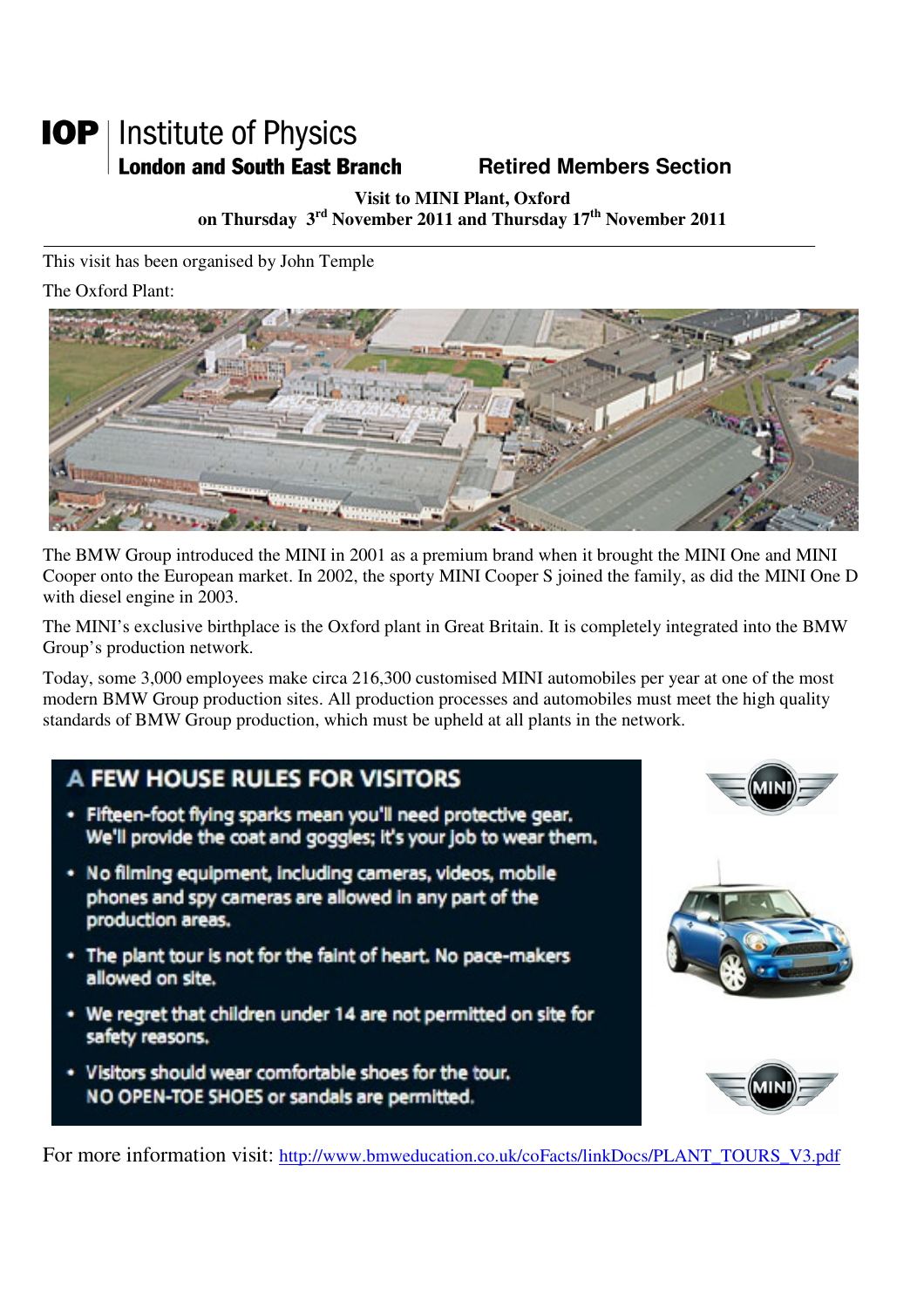## **Where and when to meet**

At the Longwall Beefeater, Garsington Road, Oxford **OX4 2JZ** at 11.30 for 11.45 lunch. The location is indicated by the arrow pointing to the 'w' of 'Cowley' (A4142: Ring Road/Eastern Bypass).



# **Getting there**

M40 Exit 8A (A40) or A34 Exit "Ring Road" Follow signs to Cowley, A4142 (Eastern Bypass Ring Road). At **Cowley Interchange** Follow "City Centre". The Longwall (Premier Inn) is immediately on the right after the roundabout. (Caution: multi traffic lights on roundabout).

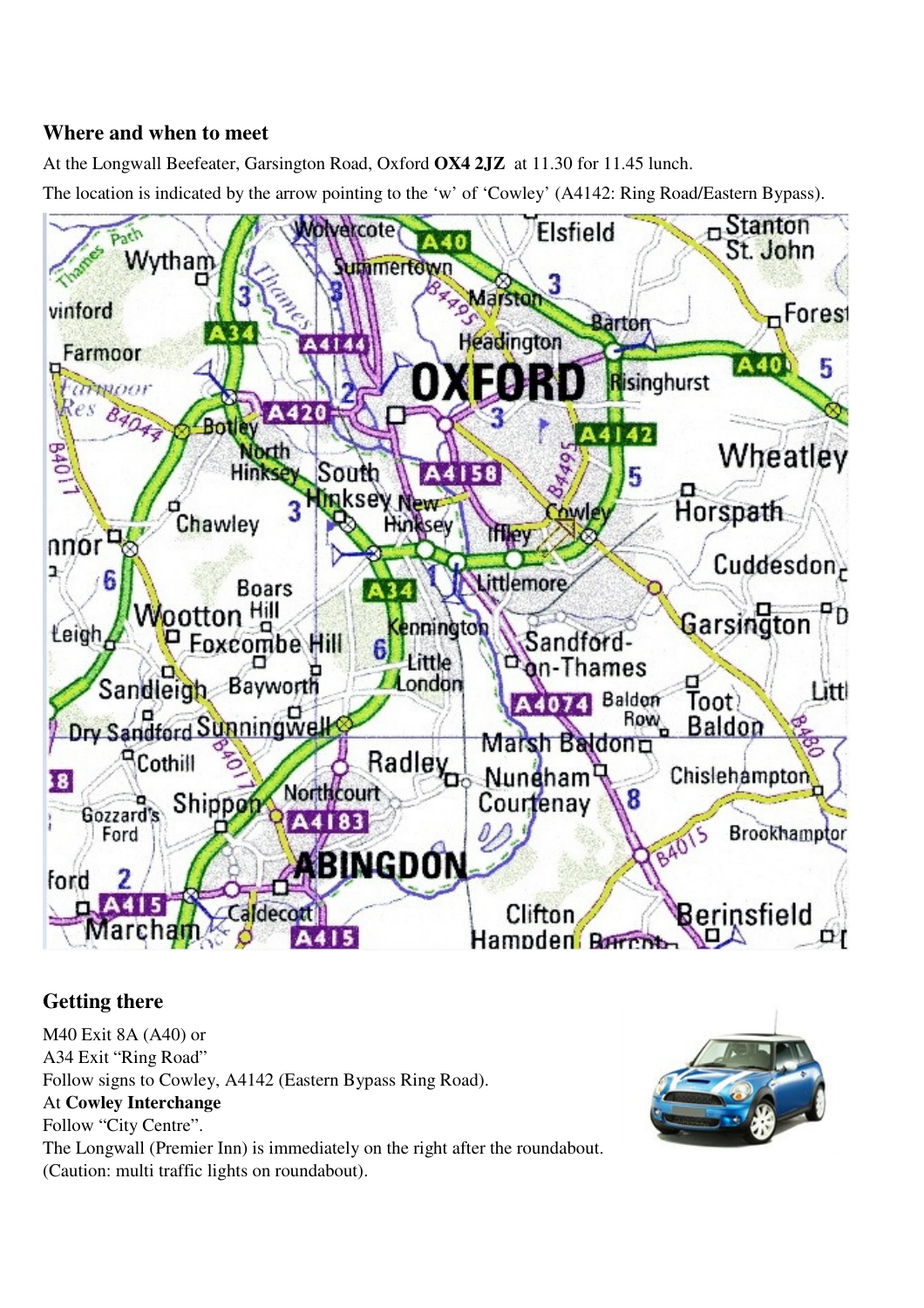#### **On foot**

From railway station forecourt take Bus No 5 to The Longwall (bus pass applies). Allow half an hour for the bus ride.

## **Lunch arrangements**

At the Longwall Beefeater (Premier Inn), there is a bar and a restaurant. I have arranged for us to have quick lunch (from £4.99 per person) in the restaurant. Just ask for the REMS table. You can add a starter or a dessert for an extra £2.00 but please do so only if you are a fast eater. A photocopy of the current menu is on the last page of this flyer. Please indicate on the return form your menu choice for main and dessert courses and add the appropriate cost to your payment.

### **Timetable**

| 11.30 | Meet for lunch at The Longwall<br>OX4 2JZ                                         |
|-------|-----------------------------------------------------------------------------------|
| 11.45 | Lunch                                                                             |
| 12.30 | Depart in cars for The MINI Plant (if you don't have a car please ask for a lift) |
| 12.45 | Arrive at the Plant                                                               |
| 13.00 | <b>Start of Tour</b>                                                              |
| 15.30 | End of Tour                                                                       |
| 15.45 | Return to The Longwall for tea (at cost)                                          |
| 16.30 | Disperse                                                                          |
|       |                                                                                   |

**Cost:** £15 for seniors and students, otherwise £18: please add the appropriate cost of the lunch (if required) to your payment.

**Contact**: John Belling (REMS Secretary) – 07986 379 935

**Late arrivals**: On the day: John Temple – 0777 944 5251;

If you are too late to meet at The Longwall please go straight to the plant:

Exit from the Eastern Bypass A4142 onto Horspath Road (north of Cowley Interchange)

Enter the works at Gate 7, on the right. Park in the huge car park.

Meet under the sign "Plant Oxford – Heart of Mini" on the left hand side.

**On foot:** Take a No 10 bus from the city centre and ask to be put down at the Horspath Road shops. The bus does a U turn at this point. Cross the ring road by the pedestrian crossing and continue down Horspath Road. Enter the works at Gate Number Seven. The entrance to the Plant is 50 yards on, on the left under the sign "Plant Oxford – Heart of Mini".

#### **Don't forget to contact me to report your late arrival.**

**Everybody:** Please book early so that I can inform the Plant how many members will attend.

John Temple